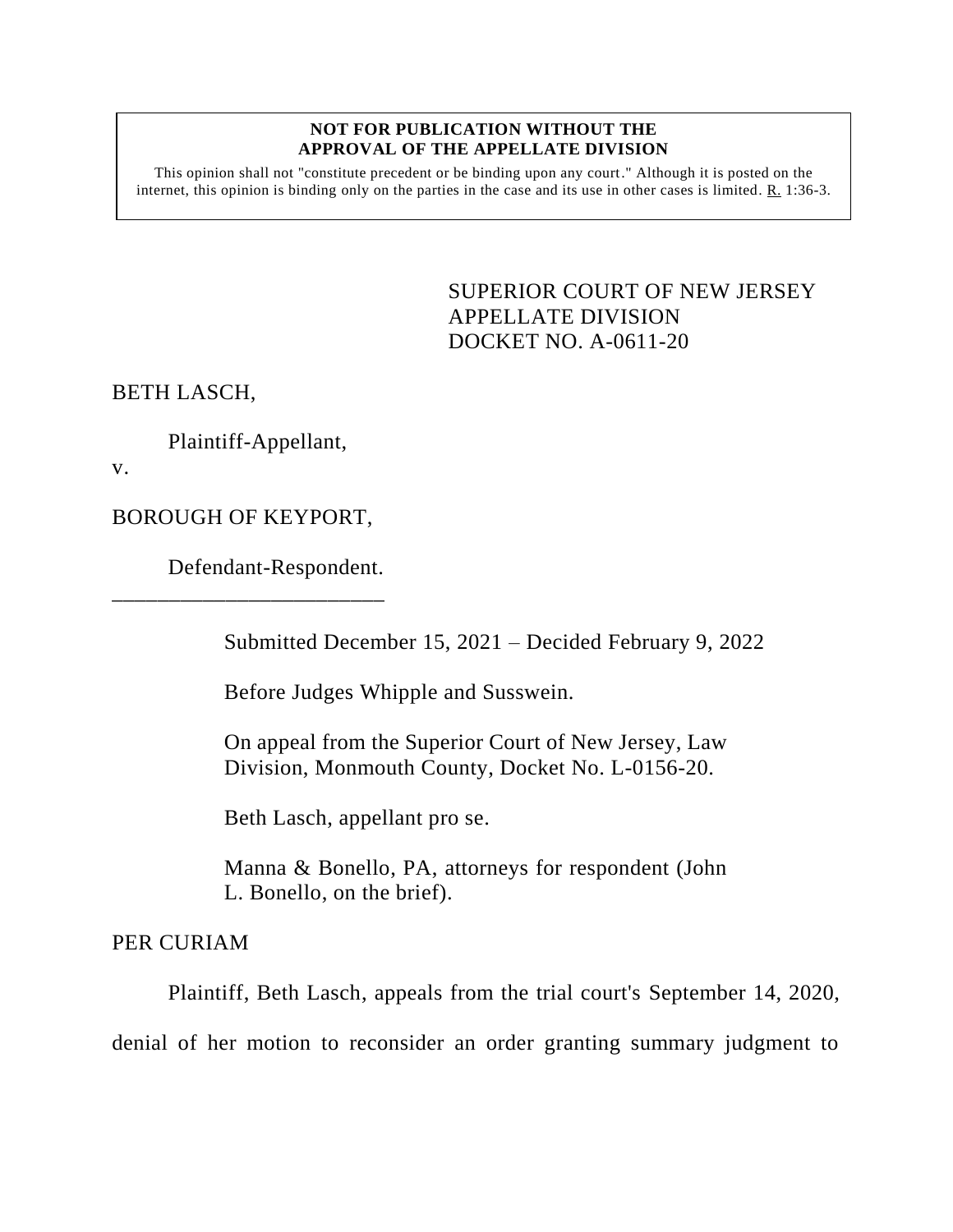defendant, the Borough of Keyport. Because plaintiff's motion for reconsideration is time-barred, we affirm.

On January 13, 2020, plaintiff filed a complaint against defendant, the Borough of Keyport (the Borough). She alleged that the Borough engaged in tortious interference with prospective economic advantage, breached a contract, and committed fraud.

On March 2, 2020, the Borough moved to dismiss, which was treated as a motion for summary judgment. On March 24, 2020, plaintiff filed three motions: (1) to stay all actions until conflicts are resolved regarding transfer of venue and counsel disqualification; (2) to transfer the matter to another venue due to conflict of interest; and (3) to disqualify the Borough's attorney pursuant to the Rules of Professional Conduct (RPC).

On July 7, 2020, Judge Linda Grasso Jones issued three orders denying each of plaintiff's motions and issued an order granting summary judgment to the Borough. The Borough served the order on July 9, 2020, which plaintiff did not dispute.

On July 30, 2020, plaintiff filed a motion to reconsider the order granting summary judgment to the Borough and to allow her to transfer venue due to the alleged conflict of interest. On August 1, 2020, plaintiff certified that she sent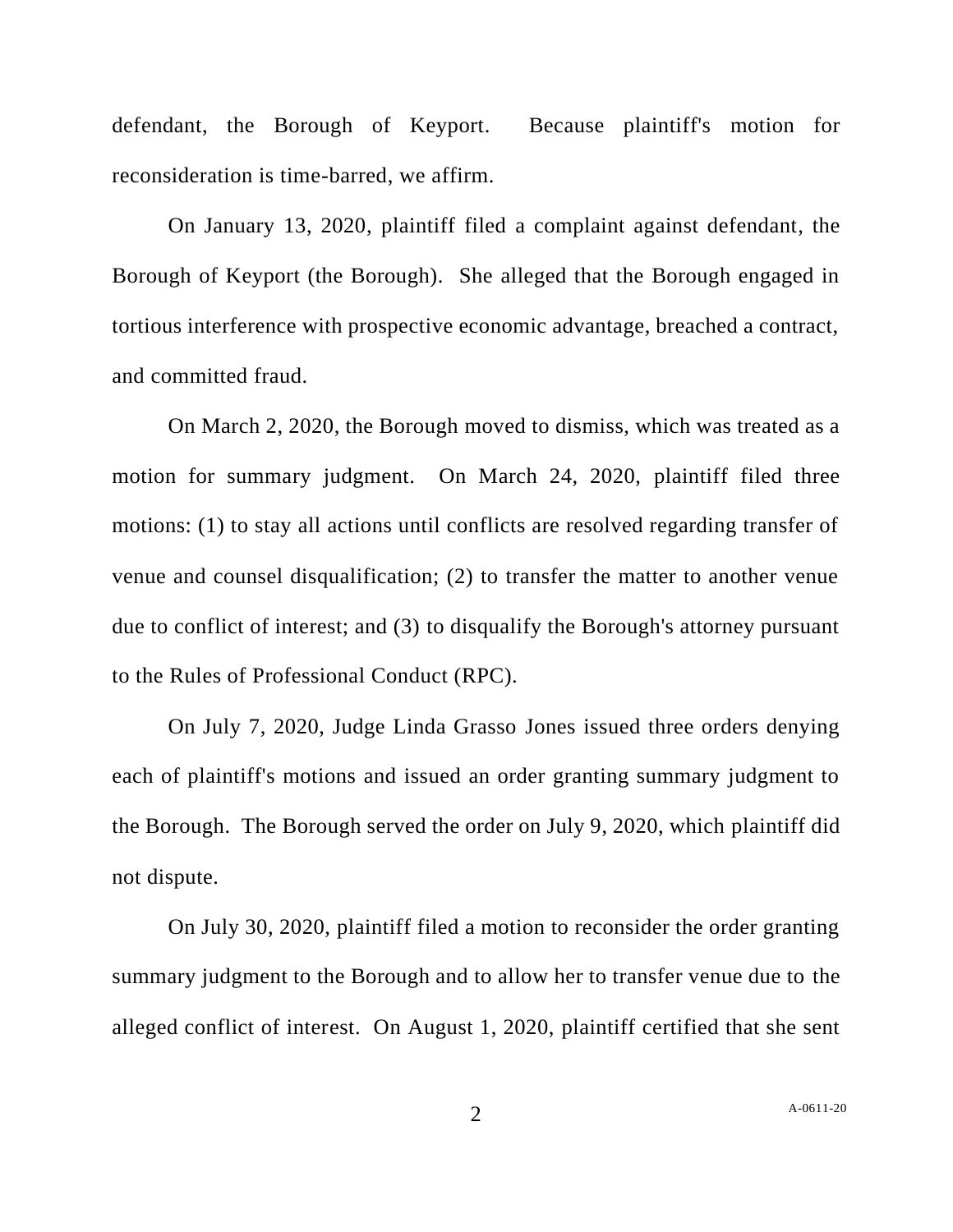the notice of motion to the Borough by regular mail. On August 7, 2020, plaintiff again moved to request that Judge Grasso Jones recuse herself due to a conflict of interest.

On September 14, 2020, the court held oral argument via Zoom. Plaintiff asserted that Judge Grasso Jones had ties to the Borough, the Borough's insurance company, and its counsel. She also argued for the first time that the Borough's motion to dismiss was untimely. Judge Grasso Jones acknowledged that her prior law firm, Cleary, Alfieri & Grasso, represents the Borough's joint insurance fund, which is not a party to the present matter. The court also noted that the Borough's relevant conduct did not occur while Judge Grasso Jones was associated with the law firm. Moreover, Judge Grasso Jones found that plaintiff presented no evidence demonstrating that Judge Grasso Jones is connected with the Borough or any of the parties.

The judge also carefully considered whether she was required to disqualify herself under Rule 3.17 of the New Jersey Code of Judicial Conduct. The judge had no personal knowledge of or bias towards the Borough, no financial interest in the Borough, no relatives involved in the proceeding, no social relationship with the parties or counsel for the parties, and no prior professional relationships involving the parties.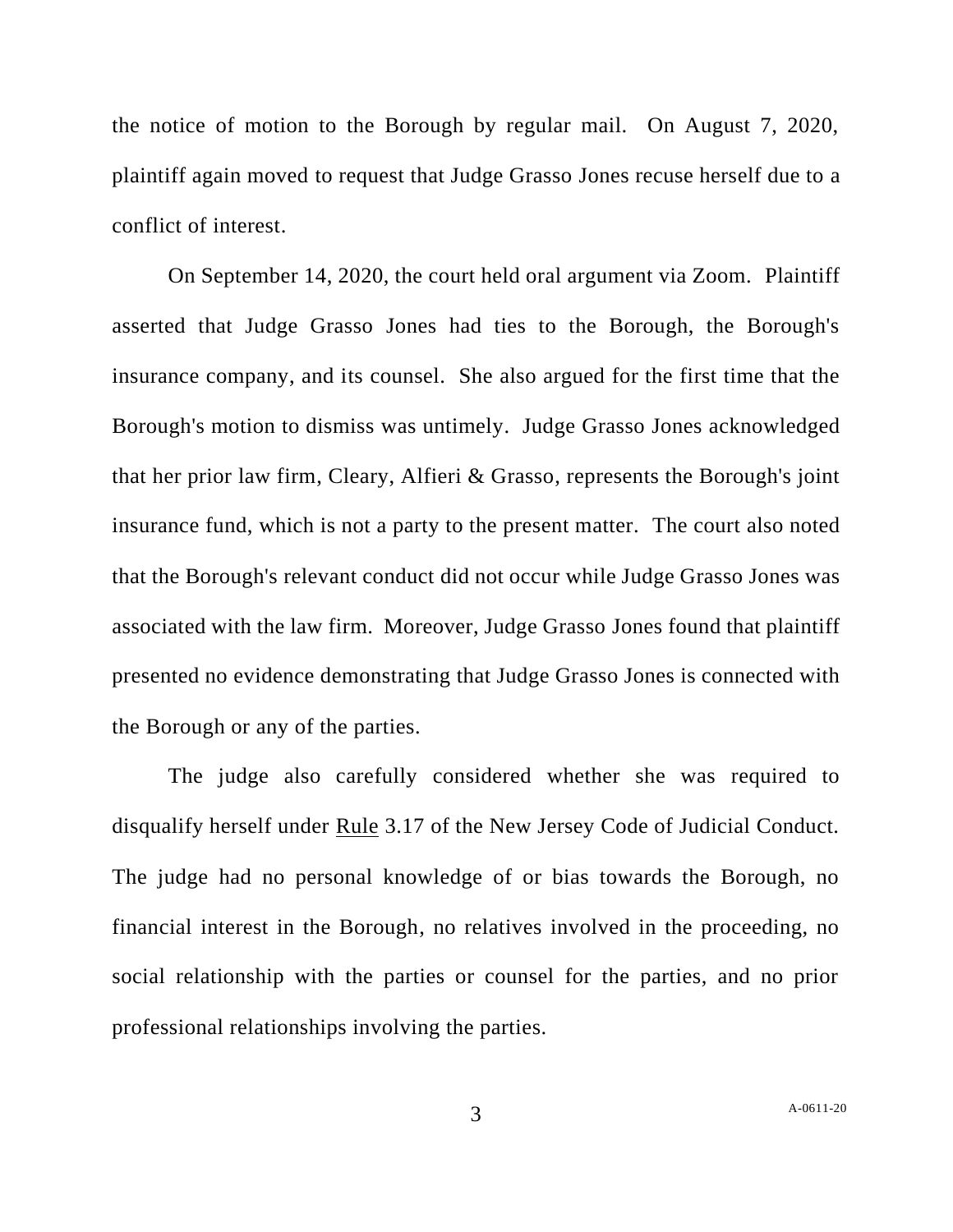The court denied plaintiff's motions (1) to reconsider the order granting summary judgment to the Borough and (2) to request that the court transfer venue of the action and that the court recuse itself. The court concluded that plaintiff's motion for reconsideration was untimely under Rule 4:49-2, and that Rule 1:3-4(c) prohibited it from enlarging the time specified in Rule 4:49-2. To provide a complete record, the court also considered the substance of plaintiff's motion and concluded there was no basis for recusal and that plaintiff presented the same issues that were previously decided. This appeal followed.

We review a trial court's denial of a plaintiff's Rule 4:49-2 motion for reconsideration under the abuse of discretion standard. Branch v. Cream-O-Land Dairy, 244 N.J. 567, 582 (2021).

Plaintiff argues that the court erred in declining to grant additional time pursuant to Rule 1:3-3 for her to file a motion for reconsideration. She does not dispute that the Borough served an order granting it summary judgment on July 9, 2020, but argues that she could not download the summary judgment order on a public library computer, and that she was unable to access the order until it arrived by ordinary mail on July 12, 2020. Thus, she argues that, because she accessed the order on July 12, 2020, her motion to reconsider filed on July 30, 2020, was timely. Her argument lacks merit.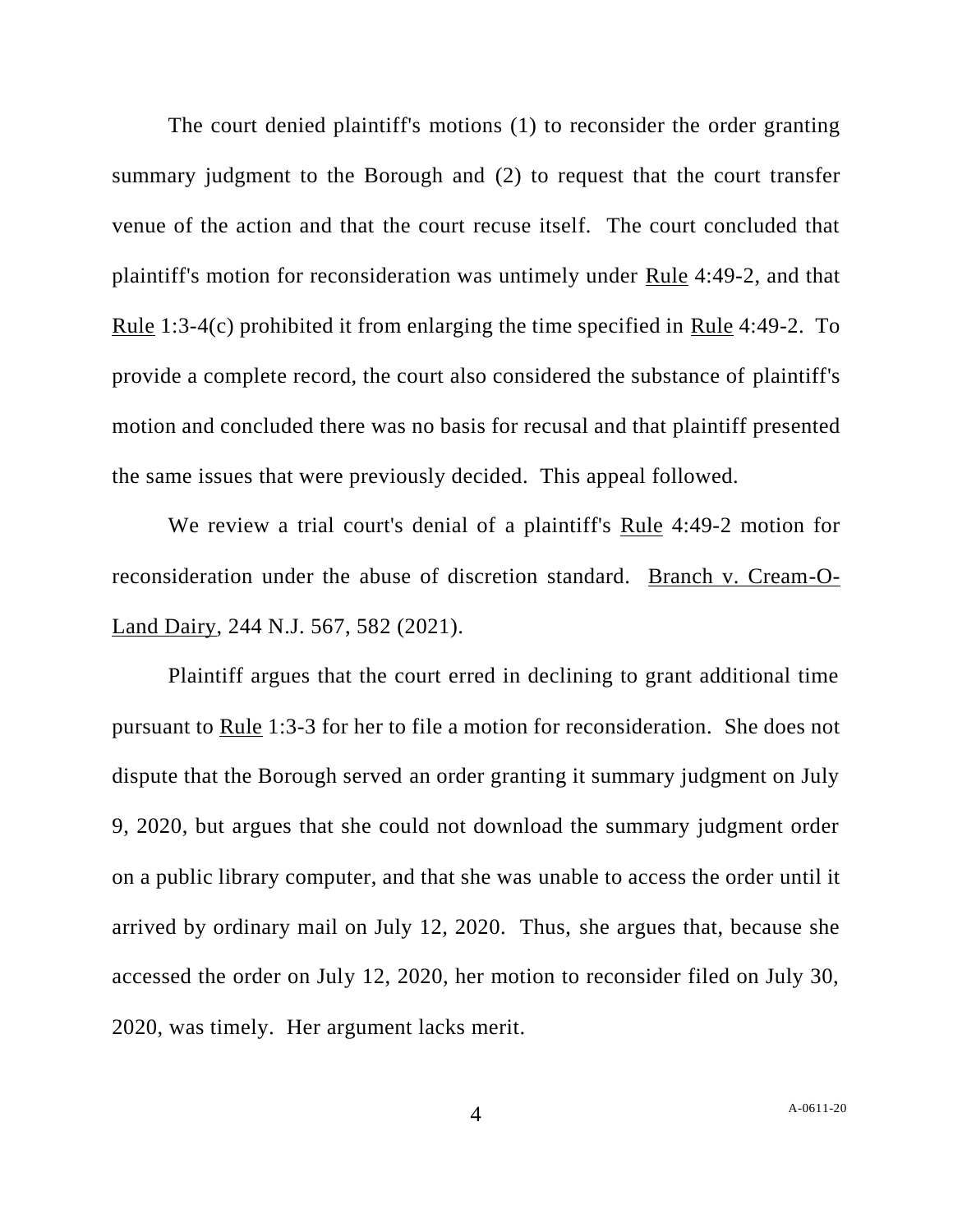Rule 4:49-2 provides: "[e]xcept as otherwise provided by [Rule] 1:13-1 (clerical errors) a motion for rehearing or reconsideration seeking to alter or amend a judgment or order shall be served not later than [twenty] days after service of the judgment or order upon all parties by the party obtaining it. . . ." Rule 1:3-3 provides: "[w]hen service of a notice or paper is made by ordinary mail, and a rule or court order allows the party served a period of time after the service thereof within which to take some action, [three] days shall be added to the period." Rule 1:3-4(c), moreover, prohibits the parties and the court from enlarging the time specified by Rule 4:49-2.

Here, the trial court properly denied plaintiff's motion for reconsideration on procedural grounds by applying Rule 4:49-2 and Rule 1:3-4(c). Rule 4:49-2 permits a party to file and serve a motion for consideration no later than twenty days after the service of the order. Rule 1:3-4(c) bars the court from increasing this twenty-day period as Rule 1:3-3 would otherwise permit.

Additionally, although the court did not need to conduct a substantive analysis, it properly denied plaintiff's motion for reconsideration on the merits. A court may grant a motion for reconsideration when "the [c]ourt has expressed its decision based upon a palpably incorrect or irrational basis" or when the court obviously "did not consider, or failed to appreciate the significance of probative,